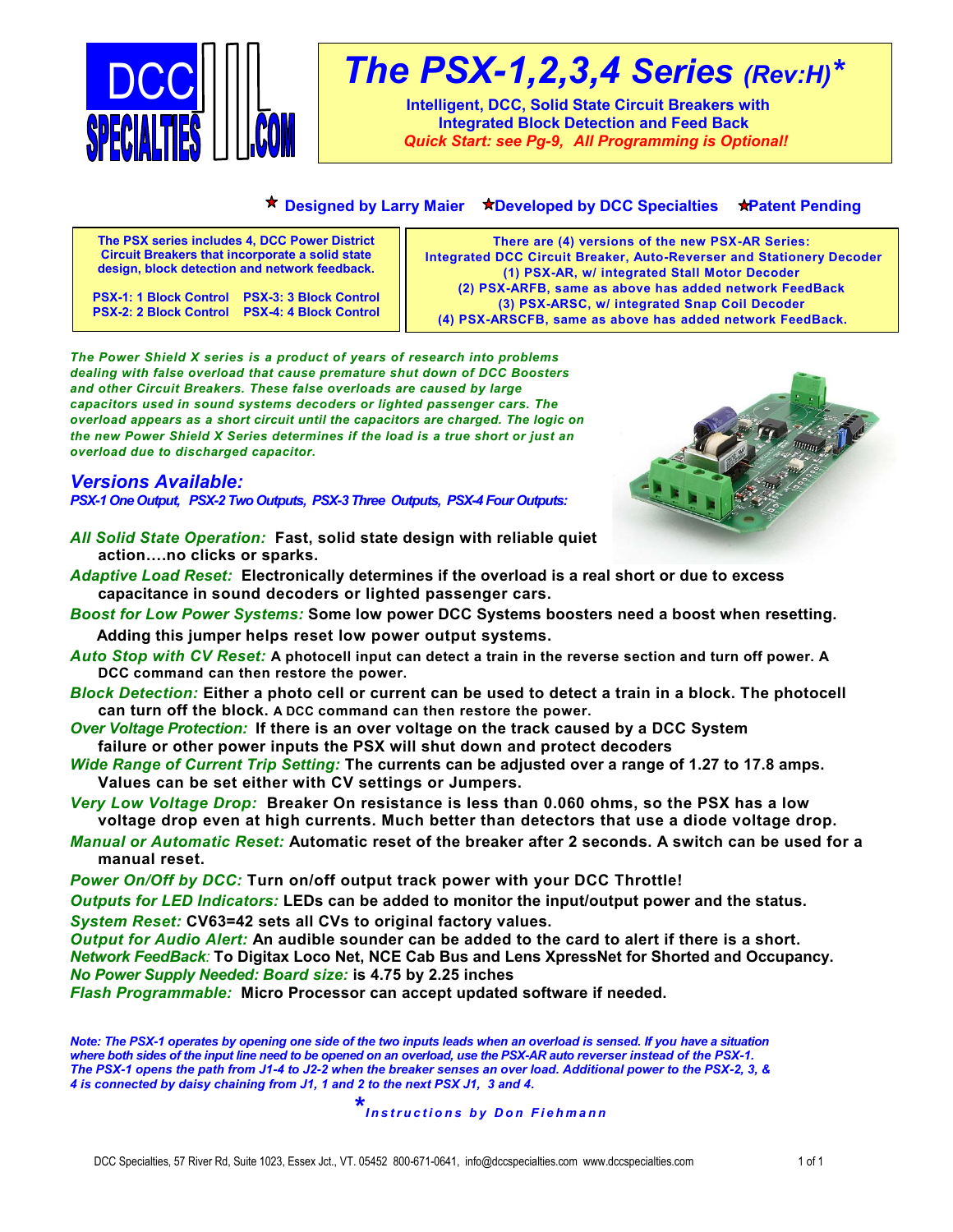# **Why Divide my Layout?** (Courtesy of Kalmbach Publications)

Though DCC offers a more realistic type of train control – being able to run multiple locomotives independently on the same track – the electricity running through the rails of your layout still needs to be properly managed and distributed. Since one of the big selling points of DCC is that you don't need to divide your layout into individual electrical blocks for independent train control, you're probably asking yourself, "why should I do it?" In addition to minimizing operating disruptions, power districts are also a key to DCC power regulation. If you're running a lot of trains, you'll need to make sure your DCC system can supply all your power needs efficiently and safely. Adding power districts to your layout can help with that. By separating your layout into districts, you divide the total track power available into smaller, more manageable units.

# **How do I Determine Power Districts?**

There are really two types of power districts: those that are circuit-breaker protected zones on the layout and those that have their own independent Booster (also breaker protected). Probably the best way to determine where to place power districts is to take a look at the expected current draw, (Traffic), for each operating location on the layout. For example, a busy yard might have two switchers, one or more trains on the arrival and departure tracks, another train or two passing the yard on the main, and maybe a peddler working nearby local industries. If some or all of these trains have more than one locomotive, you could have 10 to 15 current-drawing units all competing for power in a fairly small area. Even assuming that the locomotives have efficient motors, this type of load may be heavy enough to slow down a DCC system running on a common 5A booster. Generally, our experience has shown that in HO if you have for a 12-14 awg buss and 20 awg feeders, that a 5 Amp system can support up to 10 0perators. Many users overestimate the amount of Booster power needed. Try using the PSX Series first, then if your trains start to slow down you may need to add extra Booster to support the concentration of trains in this location. By dividing a layout into power districts in this manner, and using a combination of boosters and circuit breakers, you can make the most efficient use of available power on any mid-size or large-size layout.

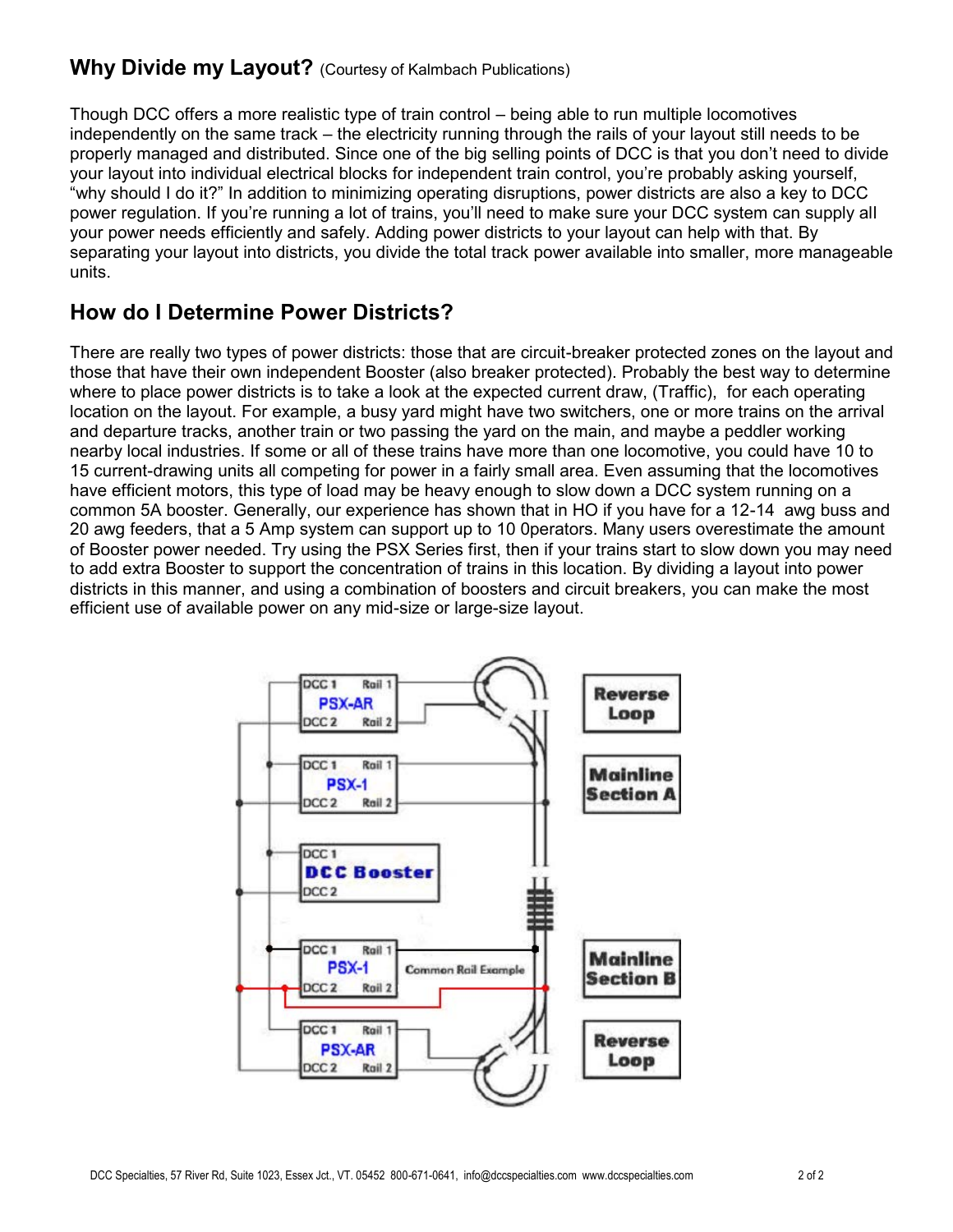# **Power Shield X-1, 2, 3, 4 Wiring:**

Wire to the Power Shield should be heavy enough to carry the current. Size of wire depends on your scale. Too much resistance in the wire or rails can result in faulty short sensing. At a minimum, use 18 awg for N, 14 awg for HO and S, 12 awg for O and G.

**Note: The small black screw terminals shown in picture are optional accessories available from your dealer. The large green input/output terminals come with units. Generally the small terminals are not needed as most of these are one time connections and are easily soldered to the bd. Use a small iron (20W-40W) for soldering to the bd.**



# **Connector Description:**

## **J1 Input Power Connector**

- J1-1 Connections for Daisy
- J1-2 Chaining to next PSX
- J1-3 DCC Input 2
- J1-4 DCC Input 1

## **J2 Output Power Connector**

- J2-1 DCC Output 2
- J2-2 DCC Output 1

## **J3 Program Jumper**

- J3-1 Connection 1-2 for Programming
- J3-2
- J<sub>3</sub>-3 Connection 2-3 for Operations

## **J4 Block Occupancy**

- J4-1 and J4-2 Photo Sensor Input
- J4-3 + Block Occupied Output (Network Feedback)
- J4-4 Block Occupied Output (Network Feedback)
- J4-5 + Block Shorted Output (Network Feedback)
- J4-6 Block Shorted Output (Network Feedback)

#### **J5 Status Outputs (Remote)**

- J5-1 + status LED Remote
- J5-2 status LED Remote
- J5-3 + Power ON (Network Feedback)
- J5-4 Power ON (Network Feedback)

#### **J6 Trip Current Settings by Jumpers**

J6-1-4 See Table to the right and also CV49 and Pg-7.

## J7 **Auto/Manual Reset and Weak System Boost**

J7-1 to J7-2 Open: Auto Reset J7-1 to J7-2 Jumpered: Manual Reset (open to reset) J7-3 to J7-4 Enable Weak System Boost

## **J10 DCC Power In: Indicator (Remote)**

J10-1 + DCC Power In, LED Remote J10-2 - DCC Power In, LED Remote

## **J11 Track Power On: Indicator (Remote)**

- J11-1 + Track On LED Remote
- J11-2 -Track On LED Remote



**Trip Current by Jumpers**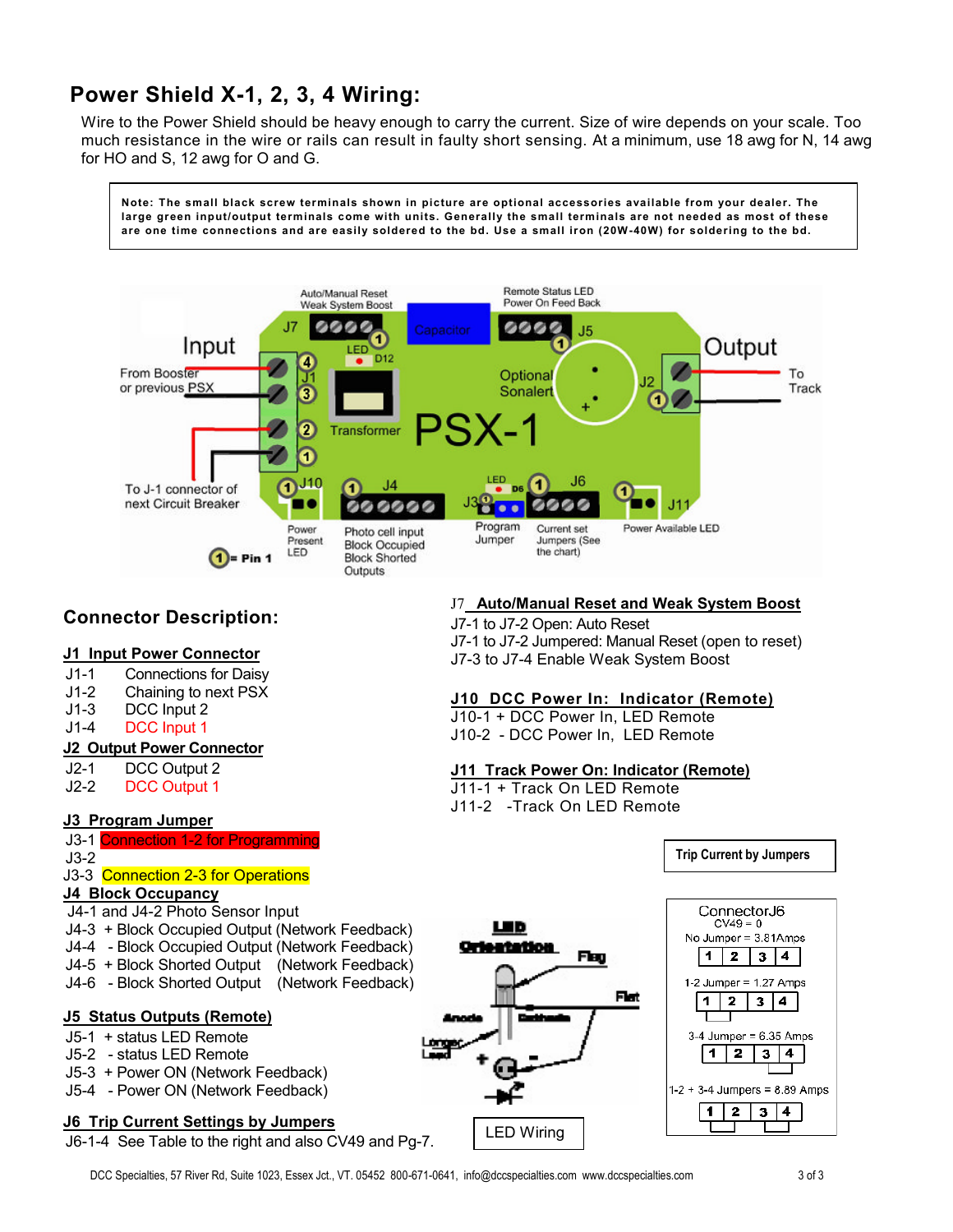# **Wiring Connections:**

**J1** – DCC power input connections from the booster. It can be branched out to allow multiple connections to other breakers or reversers. The **Power Link** makes it easier to connect to another breaker or reverser. See the diagram on previous page.

**J2** –Circuit Breaker output to the track.

**J3** –Is the programming jumper. J3-2 to J3-3 is the normal operating configuration. J3-1 to J3-2, when connected with power on sets the breaker to enter the programming mode. See special instructions for Digitrax, Pg-5.

**J4**-1 and J4-2 are the inputs for the photocell detector used for the stopping function. Note: Be sure there is sufficient light above the cell to trigger the circuit. The photocell sensitivity is calibrated each time it is armed. Silonex, NSL-6112

**J4**-3 (+) and J4-4 (-) are open if the block is not occupied and are connected together (up to 5 mA) if the block is occupied. This is an opto-isolated output switch and provides no power.

**J4**-5 (+) and J4-6 (-) are connected together (up to 5 mA) when the breaker has detected a short circuit and open with no short. This is an opto-isolated output switch and provides no power.

**J5**-1 (+) and J5-2 (-) are for a remote status LED. The LED is connected directly to the terminals. No resistor is required. *Off* means normal– *Solid on* means a short circuit.

**J5**-3 and J5-4 are for network power status reporting.

**J6** – Sets the current trip level. When CV49=00 (default) the trip current is 3.81 amperes if no jumpers are installed. If J6-2 is connected to J6-1 and J6-4 to J6-3 is open, then the current trip is 1.27 amperes. If J6-4 is connected to J6-3 and J6-2 to J6-1 is open, then the current trip is 6.35 amperes. If J6-4 is connected to J6-3 and J6-2 is connected to J6-1, then the current trip is 8.89 amperes.

**J7**-1 and **J7-2** are the auto/manual reset input. If the connections are open, the breaker will automatically try to reset every two seconds. If the terminals are connected together (like a SPST toggle switch or a N/C push button switch), then the breaker will remain off after a short until the connection from J7-1 to J7-2 is momentarily opened.

**J7**-4 to **J7-3** is the Weak System Boost enable jumper. When the jumper is installed, the breaker will use a turn on algorithm that is designed to assist weak system boosters in starting high inrush current loads. It will also help low power boosters such as the Digitrax Zephyr and the NCE Power Cab start difficult loads. When CV53 is zero, the jumper will enable/disable this function. If CV53 is a nonzero value, then the Weak System Boost function is enabled regardless of the presence or absence of a jumper. On Digitrax systems, setting OPSW #18 to "CLOSED" will extend the short circuit shutdown to 0.5 seconds. This will help prevent the booster from shutting down during a short circuit.

**J10**-1 (+) and J10-2 (-) are for a remote indicator showing DCC power is available to the breaker.

**J11**-1 (+) and J1 1-2 (-) are for a remote indicator showing that the track outputs are on (or off).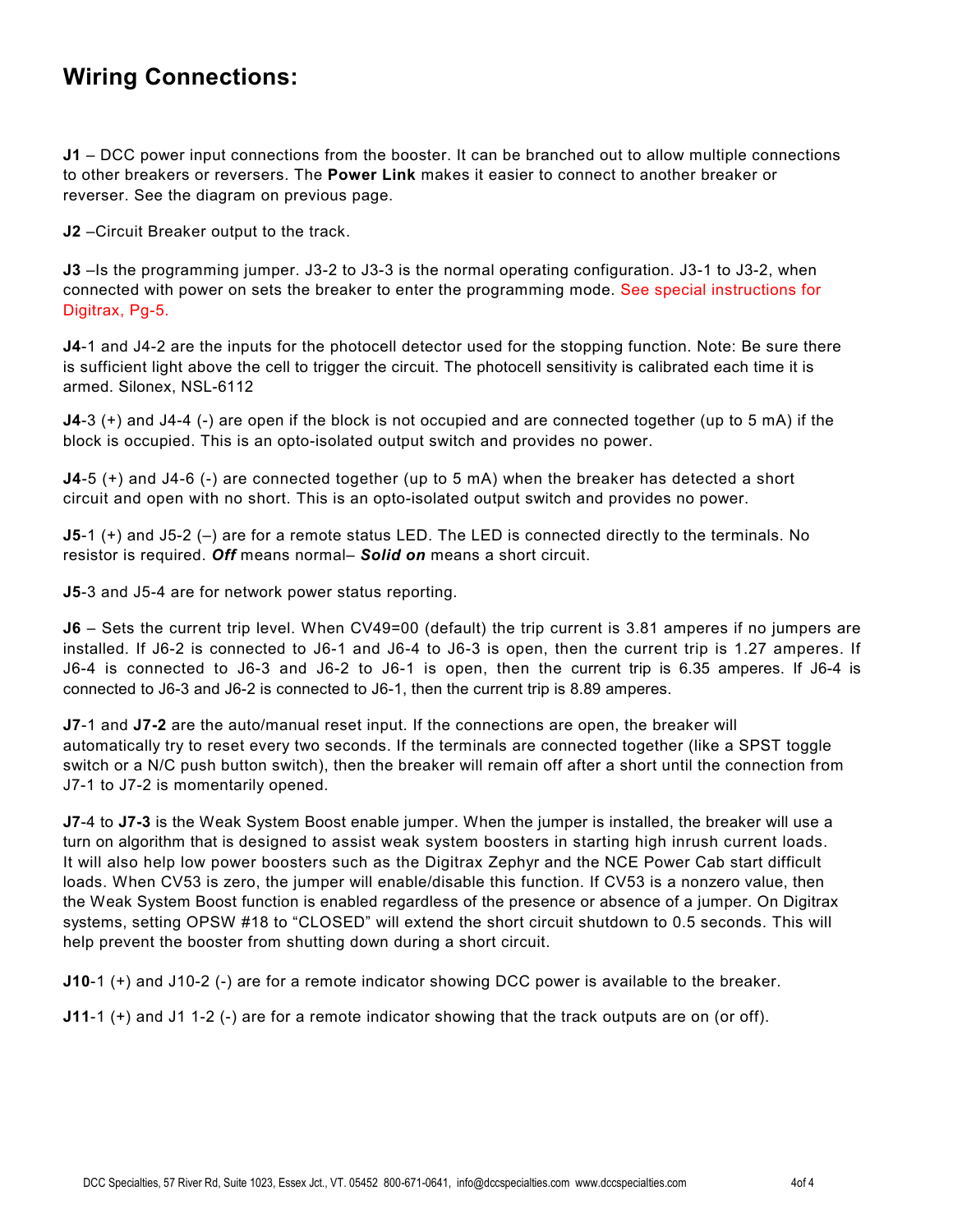# **Setting Addresses and Programming CV's: Optional/Not Required!**

#### Programming Steps:

The easiest way to program the PowerShieldX is on-the-bench. Connect pins J 1-4 and J 1-3 to the output of your DCC system. There is a small red LED on the Power Shield that will blink each time a command is accepted. There is also an LED near the power input and one near the power output used to indicate power status, After programming, return the program jumper back to the RUN position. If you make a mistake, don't worry, just go back and program the CV to the desired value. If you are hopelessly lost, set CV63 to 42 and you can start over again with factory default values.

# *(1) Do Not Use Program Track!*

## *(2) The PSX's addresses are SET by moving the program jumper as described below and issuing Accessory Commands……like operating an accesory by using your DCC Throttle, see also, Pg-10*

| The Table to the right shows how | <b>System</b> | No |
|----------------------------------|---------------|----|
| the DCC Manufactures identify    | Digitrax      | C  |
| the Normal (Clear) and/or        | Lenz          |    |
| the Thrown Route to operate      | <b>MRC</b>    |    |
| accessories.                     | <b>NCE</b>    | N  |

| <b>System</b> | Norma I(Clear) | <b>Thrown</b> |  |
|---------------|----------------|---------------|--|
| Digitrax      | c or Closed    | t or Thrown   |  |
| Lenz          | ÷              |               |  |
| <b>MRC</b>    | OΝ             | <b>OFF</b>    |  |
| NCE.          | Normal/ON/1    | Reverse/OFF/2 |  |

*(3) Configuration CV's are Programmed in Ops Mode, "on the main", also by moving the programming jumper, see Pg 7, use any non-loco address, except defaults, to initiate Ops Mode.*

## *(4) It is important to remember that Addresses are Set and CV's are Programmed!*

# **Special Programming Instructions:**

Specific DCC Systems need to follow specific programming sequences to reliably program the *PSX's* **,** see *Pg-10*

**NCE and MRC:** Do not use the Accessory Programming Mode, only use Ops Mode for CV's see *Pg-10*

#### **Digitrax:** See also *Pg-10*

Digitrax users should review the settings of the Digitrax, DCS-100/200 prior to programming a PSX. It is important that the DCS-100/200 has the Switching (Accessory) Control enabled otherwise it will not operate Stationery Decoders or Accessories like the PSX's. Caution, the Digitrax Command Station sends out up to eight accessory addresses every time you use your throttle to turn track power on and/or you reboot the system and have track power set for auto turn on. If you connect the PSX to the Digitrax system with the *PSX's jumpers* set to the programming mode, these eight addresses will be programmed. It is recommended for Digitrax that the Setting of Addresses and Programming of CV's be done at the same time to avoid the accidental Setting of Addresses as described above. See Pg-10.

#### **One Solution:**

Turn on the command station and wait a minute before connecting the *PSX's* so that it will not see these addresses.

#### **Better solution:**

Follow the directions above for setting the *PSX's* to the programming mode by moving the jumper and then turn on the Digitrax system. The eight addresses will be stored. Select and use OPS mode programming to set CV63 to 0, which resets to default settings, and the *PSX's* is ready to program normally. This does mean that you want to be careful if you have already programmed some addresses. These can be over-written by the Digitrax system. Your best bet is to keep a list of the address set in each, when you want to add addresses, you will have to set CV63 to 0 and then re-program the original addresses before adding the new ones.

#### **Lenz:** See also *Pg-10.*

The Lenz system sends repeat accessory commands as long as you hold down the 1 or 4 command key. This ensures that the accessory decoder sees the message, but can result in the same address stored multiple times while programming the **PSX's.** The solution is simple. Hold the 1 or 4 key down for only a short time. Once you see D10 flash indicating an address has been stored, release the control key. If you see multiple flashes, you have stored the same address more than once. Since the *PSX's* will flash D10 each time you send it an accessory address, you can easily get a feel for the timing involved. In the normal operating mode (not programming mode), select an accessory address that has not been programmed into the *PSX's.* Send an accessory command to this address and hold down the 1 or 4 control key. D10 will flash each time the command station repeats the accessory address. This will give you a feel of how long to hold the control key while you are programming multiple address.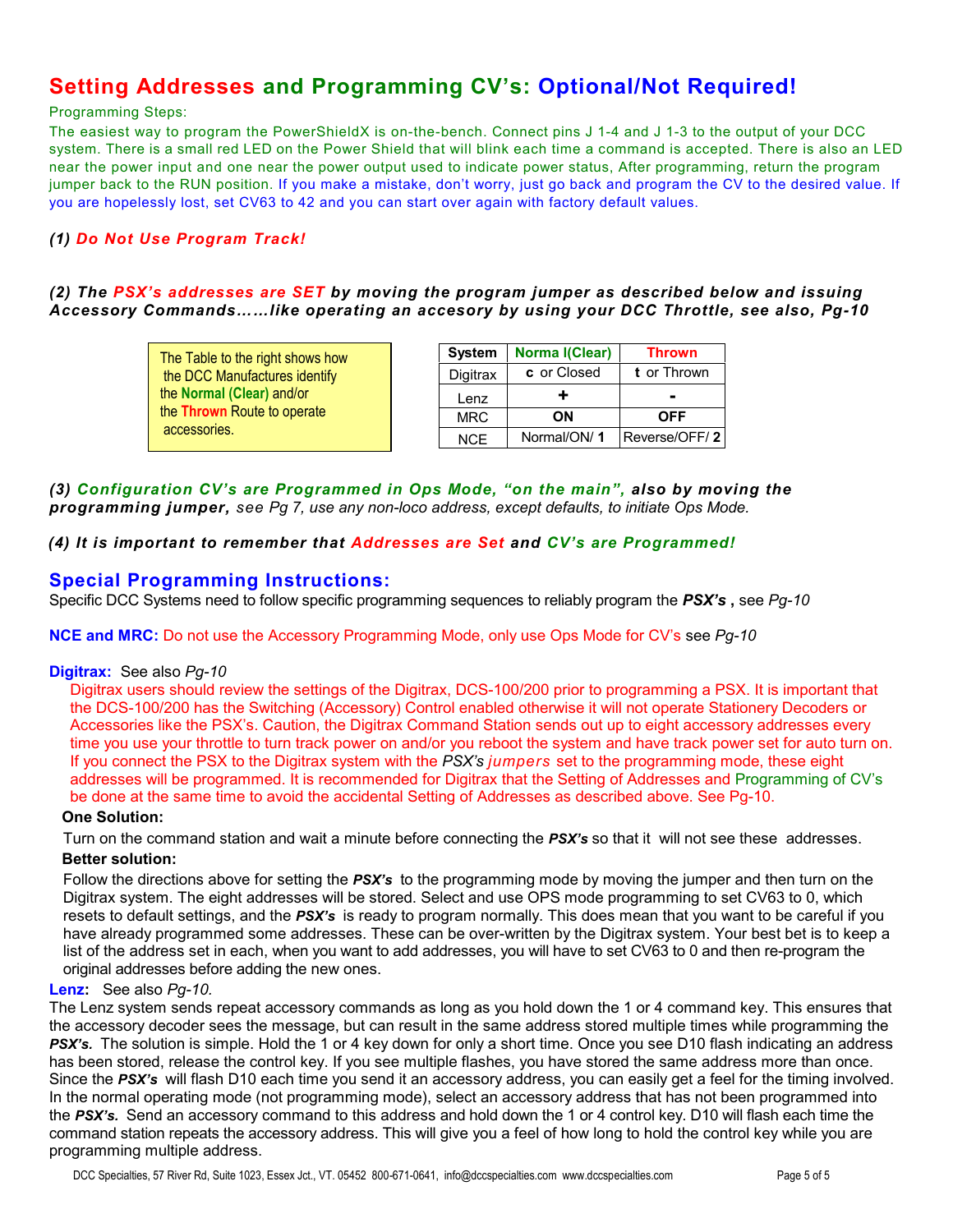# **Setting Addresses and Programming CV's: Optional/Not Required!**

#### **There are Two (2) Accessory Addresses:**

(1) The **First** accessory address lets you turn the output track power from the Power Shield on and off. (Default address 2042)

(2) The **Second** address is used to arm the photocell circuit. When the light level drops, due to a train covering the photocell, the power will turn off. Power can be turned back on (or off) under DCC control. The second address (2043 default) arms (when the command is "on") the photo detector to turn the output *off* when the light level drops. This is designed to allow you to stop a train on a hidden staging track by arming the photo detector and then the reverser will turn off power to the section when the train covers the photo detector. Once the photo detector has tripped, it will not turn *off* track power until it is armed again with this accessory address command.

#### **Setting the Two Accessory Addresses:**

Addresses are set by moving jumper, J3 to positions 1-2 for the program mode with power *off.* Turn power *on* and the **next** accessory command issued by the DCC system will be stored as the **first address** (track on/off). By default, the unit will store the **next** address for the second address. Once the address is entered you can use either the on (clear or +) or the off (throw or -) function. Thus, you can have two sequential addresses starting at any desired address, or you can have two random addresses. Remember to power *off* and put the program jumper back to 2-3, unless you are going to program CV settings. Note: When changing from *run* to *program* mode, wait about 1 minute before turning power back on to the PSX.

## **Reference Chart for the Two Accessory Commands**

| Function                  | Default Address | Your New Address |  |
|---------------------------|-----------------|------------------|--|
| Arm Output for Photo Cell | 2043            |                  |  |
| <b>Track Power On/Off</b> | 2042            |                  |  |

# **Programming CV's & Values: Optional**

#### **Programming steps: Note: The Program Track is** *Not* **Used!**

The easiest way to program the Power Shield is on-the-bench Connect pins J1 -4 and J1 -3 to the output of you DCC system. There is a small red LED on the Power Shield that will blink each time a command is accepted. There is also an LED near the power input and one near the power output used to indicate power status. If you make a mistake, don't worry, just go back and program the CV to the desired value. If you are hopelessly lost, set CV63 to 42 and you can start over again with factory default values.

Programming the CV values is done using the Programming-on-the-Main (POM) function. With power *off,* put the programming jumper on pins 1-2, then turn power back *on.* Then go into the Program-on-the-main mode. You will need to setup a "fake" loco address in order to get to the CV setting operation. Put in any address. **(Not** an address that is in use on the layout.) Hit enter, then you can start entering the CV numbers followed by the values. When done, turn power off and replace the program jumper to pins 2-3. See Sequential instructions Pg-10.

# **CV Settings: Optional**

#### **Timing Settings:**

Note: there are no jumpers or CVs for setting time delays. The unit uses its own timing algorithm to figure out how to turn *on* a load. It differentiates between a short and a surge load, and operates accordingly. It will also recognize a difficult starting load and try to help the booster get it operating without tripping the booster's internal shutdown.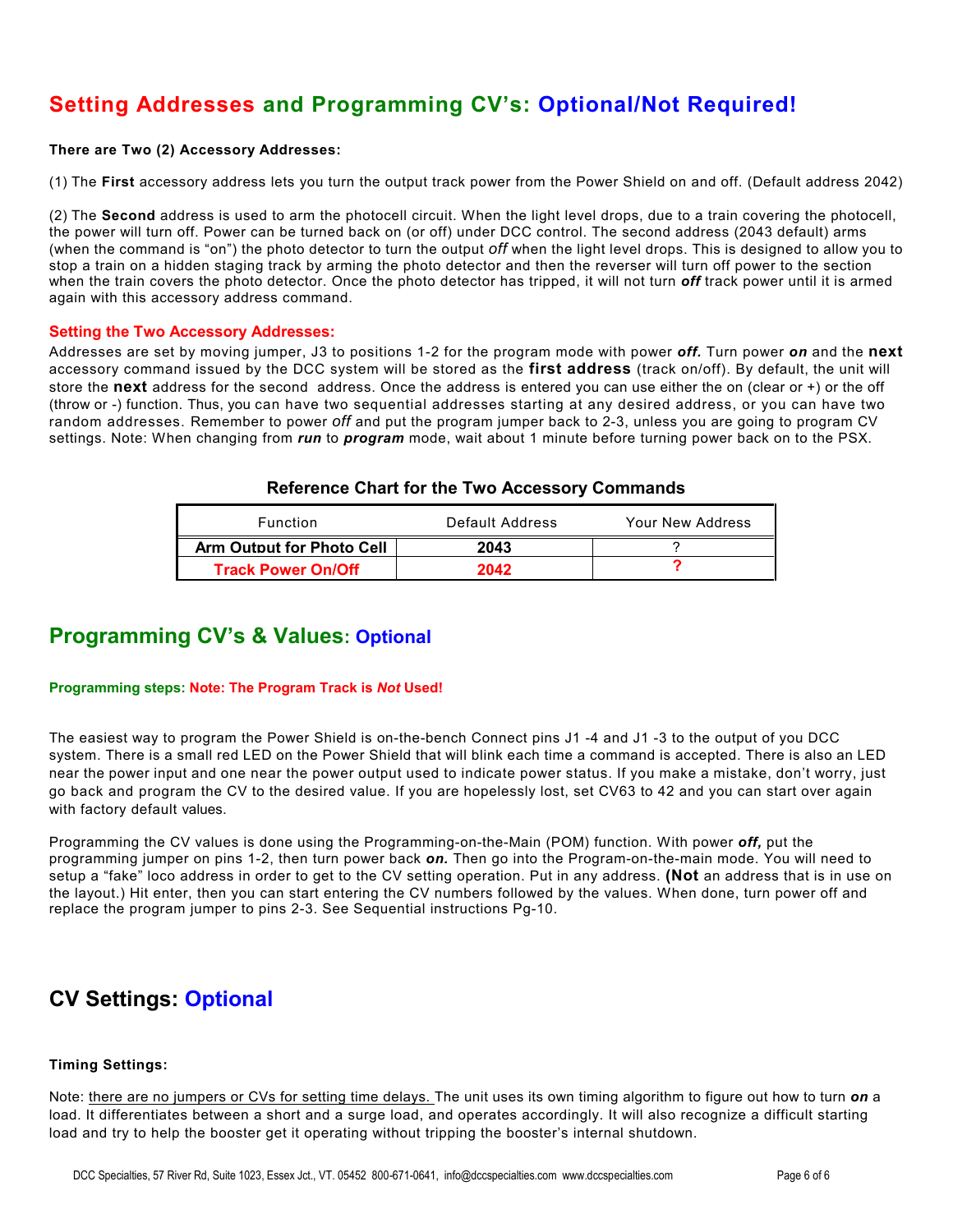**CV49** – sets the current trip value. If CV49=0, then the Trip Current jumpers on J6 are enabled. *Remember to use either the Jumpers or the CV settings, not both!* The following trip currents can be set by programming:

| <b>CV49 Value</b> | <b>Trip Current (Amps)</b>       |    | <b>Continued</b>             |
|-------------------|----------------------------------|----|------------------------------|
| 00                | <b>See Jumper Chart to Right</b> |    | <b>CV Value Trip Current</b> |
| 01                | 1.27                             | 08 | 10.2                         |
| 02                | 2.54                             | 09 | 11.4                         |
| 03                | 3.81 (default value)             | 10 | 12.7                         |
| 04                | 5.08                             | 11 | 14.0                         |
| 05                | 6.35                             | 12 | 15.2                         |
| 06                | 7.62                             | 13 | 16.5                         |
| 07                | 8.89                             | 14 | 17.8                         |
|                   |                                  | 15 | 19.1                         |



#### **Low Power Systems:**

.

For the Digitrax Zephyr, 01 or 02 (maybe) are OK. The NCE Power Cab and Bachmann EZ should use a value of 01. Both systems benefit by the activation of the weak system boost jumper, see CV 53. Most 5 amp boosters should be happy with 03 or 04. The default current is 3.81Amps

**Caution continuous operations at a value higher than CV49=08, (10.2 amps) without the addition of heat sinks to the output transistors may overheat or damage the PSX's!**

**CV50** is the block detection source selection. CV50=0 selects block current as the parameter to activate the Block Occupied (J4-3 and J4-4) output. (See CV54.) CV50=1 will use the photocell to activate the Block Occupied output when the phot cell is covered. Note that the photocell is self-calibrating and will adjust itself to the ambient light level at the time that the unit is turned on. If you need extra photocells, they are made by Silonex part number NSL-6112.The CV50 default is 0.

**CV51** is not used by the consumer.

**CV53** enables or disables the Weak System boost. CV53=0 disables the boost unless the Weak System Boost jumper is installed. Any other value enables the boost regardless of the presence or absence of a jumper on J7-3 and J7-4. The CV53 default is 0.

**CV54** sets current level at which the detector turns on to indicate the block is occupied. Values from 0 to 212. This allows you to set a level above the leakage current on track to minimize.

**CV55 –CV62** are not used at present time.

**CV63** allows control of the address programming point (same as on the Hare). Setting a value of 42 to CV63 will cause the circuit breaker to set all CVs and addresses to factory defaults. The CV63 default is 0.

#### **After setting the CVs turn power off and put the program jumper back to run position.**

#### **Audible Short Indication**

The two holes inside the circle on the top of the board are for use with an audible short indicating device. It is designed for use with a Digikey part 458-1005. The unit is installed with the (+) terminal in the square hole. See next page.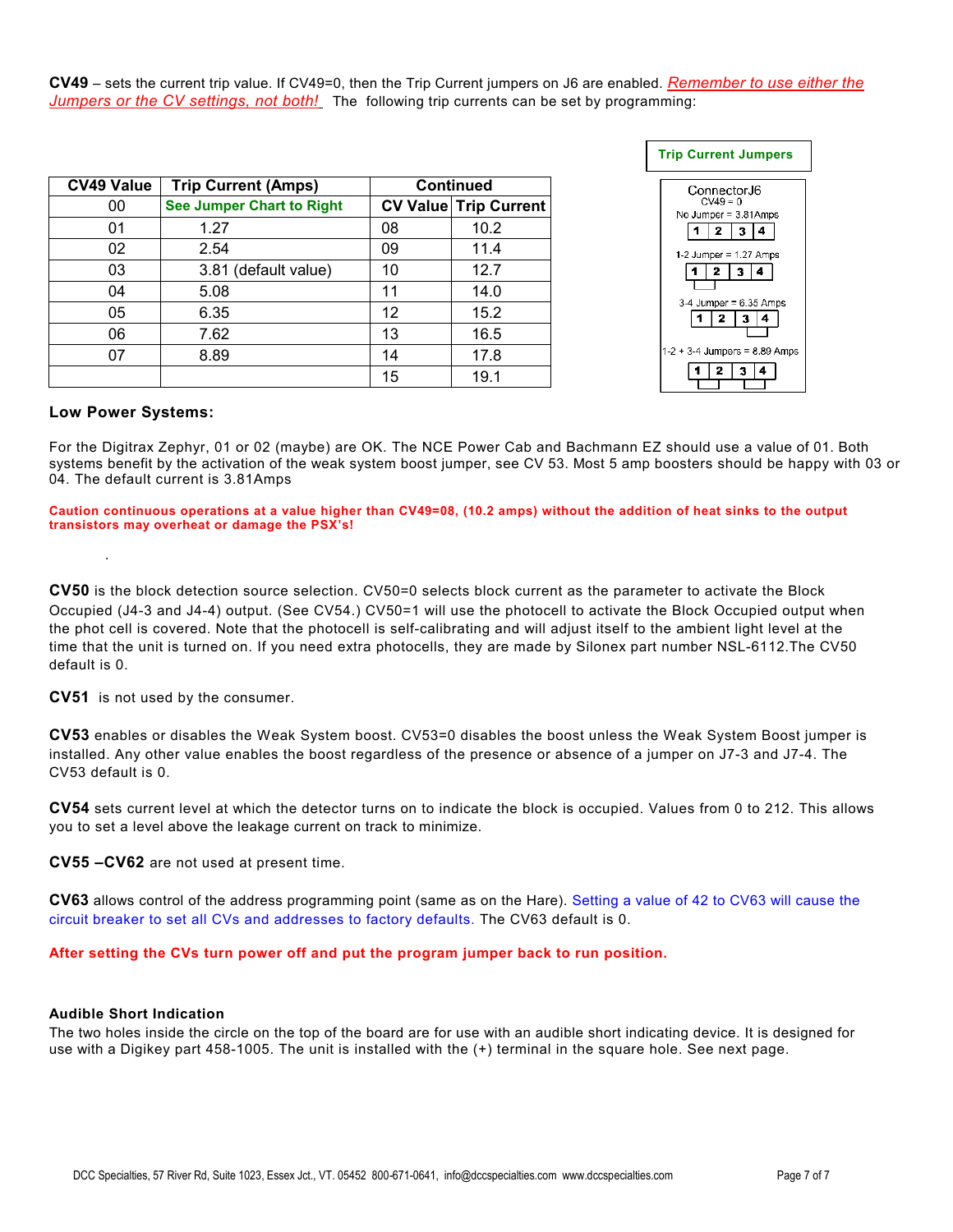| <b>User Guidelines:</b>                                                                                                                                                                                                                                                                                                                                                                                                            |                                                                                                                                                                                                                                                                                                       |  |
|------------------------------------------------------------------------------------------------------------------------------------------------------------------------------------------------------------------------------------------------------------------------------------------------------------------------------------------------------------------------------------------------------------------------------------|-------------------------------------------------------------------------------------------------------------------------------------------------------------------------------------------------------------------------------------------------------------------------------------------------------|--|
| Power Shields are designed so all input/output connections<br>are made to the screw terminals. Use up to 12 AWG wire.<br>If you are using heavier buss wire, then solder a short<br>length of 12 AWG wire to your heavier buss. If your Power<br>Sections and Reverse blocks are greater than 10 Ft. long<br>be sure to have at least 2 sets of track feeders for that<br>section. Insufficient feeders will cause a voltage drop. | Test your PSX installation prior to running a train as follows.<br>Observe that your DCC booster is not shorted. Use a suitable<br>metal object to short the track.<br>If you short the output simulating a track short, the status<br>LED D6 should come on and D7 near the output should be<br>off. |  |
| When setting up gaps for power sections, we<br>recommended that the gaps be staggered about1/8".<br>Perfectly aligned gaps may reduce the current needed for<br><b>PSX's</b> to reverse properly.                                                                                                                                                                                                                                  | If you are using both Power Shield X Breakers and Reversers on<br>a layout, and the locomotives hesitate when crossing a reverse<br>gap, then increase the Trip Current on the Power ShieldX<br>Breakers to the next level or until the PSX-AR operates correctly                                     |  |

#### **Feed Back:**

#### **Interfacing to Digitax Loco Net, NCE Cab Bus and Lens XpressNet:**

The PSX's have optional outputs that allow you to convey the of the occupancy and the short circuit status to your; NCE Cab Bus, your Lenz XpressNet, or your Digitrax Loconet. These connections are made using hardware available from the respective system manufacturers. The diagrams below show you these connections. Follow your manufacturers directions for use of the data.



# **Mounting the PSX's**

**(1)The PSX's can be mounted using # 4 screws. Spacers or non-metal washers can also be used to provide clearance. There are four possible mounting holes, one in each corner**

**(2) The Screw Terminals are available from your dealer.**

**(3) The Alarm is Digikey, 458-1005, also try your dealer.**

**(4) One heat sinks, not shown, Digikey 294-1085, may be needed, for each group of (2) output Transistors. Also, we recommend Digikey, BER158, double-sided thermal tape (10" x 10" sheet, cut into strips) to attach the heat sink to the (2) large black output transistors. Photocells not shown, Silonex part number NSL-6112**

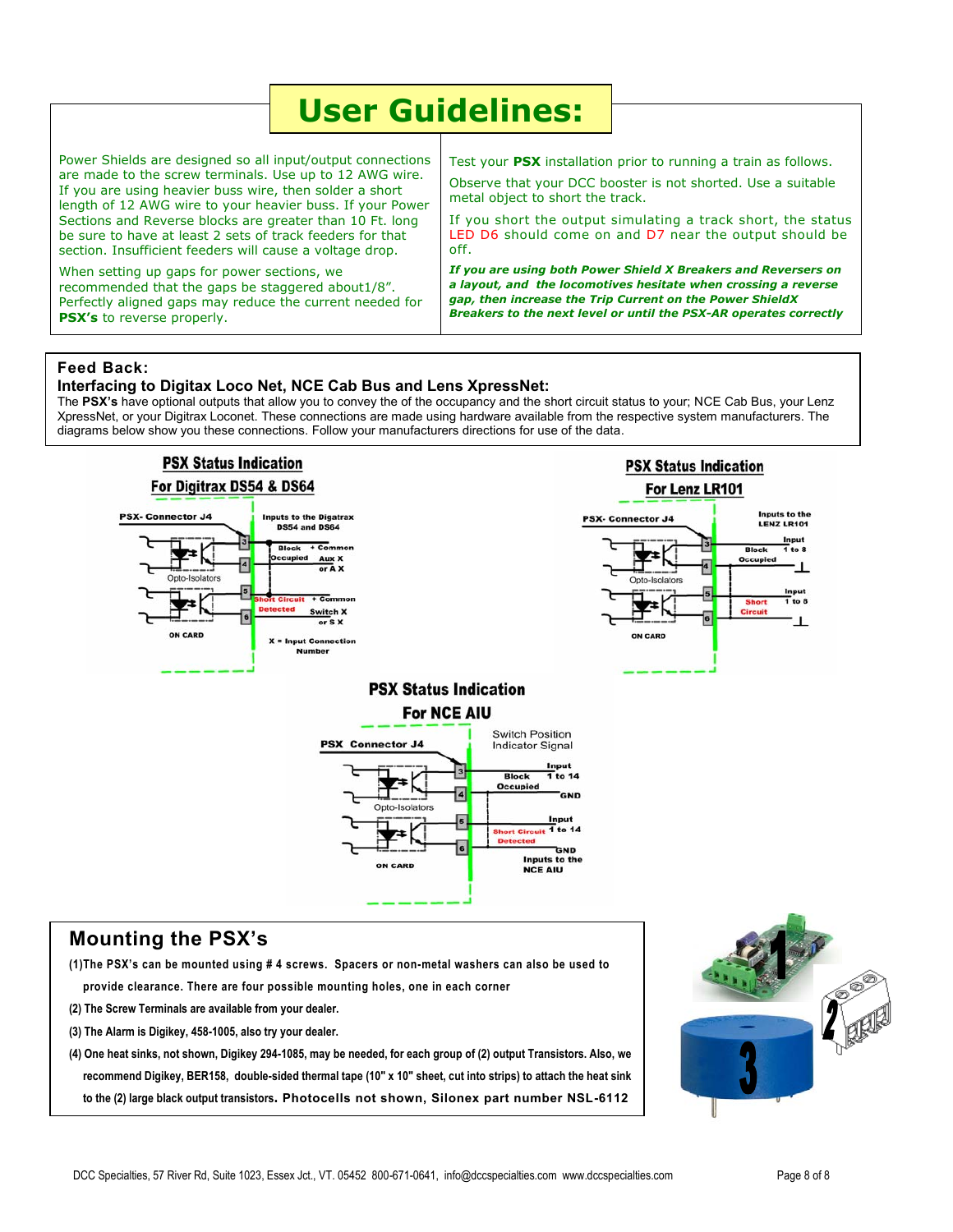# **Quick Start**

# **(A) All connections involve (2) Inputs from the DCC Booster or the main line buss and (2) Outputs to the isolated track block!**

# **(B) PSX 1,2,3,4 are ready to operate without programmable options!**



Before wiring please check that the program jumper is on pins 2-3 of J3. (Pin 1 is nearest the center of the card.) See below.

Also when wiring more that one PSX for multiple power districts insure that all input/output polarities are the same. The illustration above shows the polarity and matching connector pin #'s. For **Common Rail** wiring the J2-1 output (Lower) is common and not needed. Both J1 inputs are still required.

Be sure to connect the two wires from the booster to the INPUT and the two wires to the track section to the OUTPUT connections. If you connect the DCC Buss Power to the PSX's outputs you will damage the PSX!

When power is applied the red LED, D12 near the input and D7 near the output should be *on.* If the status LED D6 near the program jumper is *on* solid, you may have a short between the two wires from the output or in the track section.

If you short the output simulating a track short, the status LED D6 should come on and D7 near the output should be off. See page XXX for more complete testing.